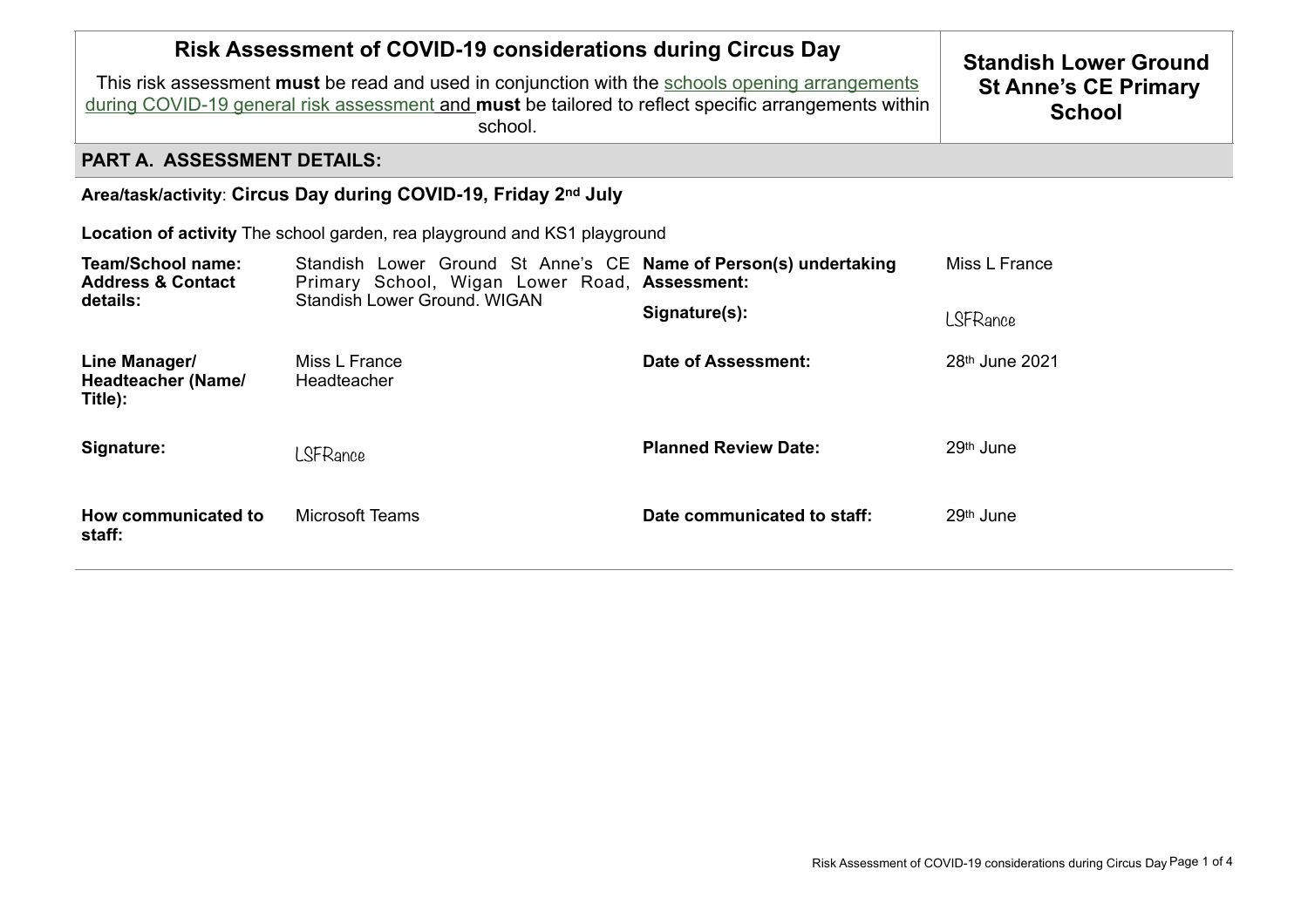| PART B. HAZARD IDENTIFICATION AND CONTROL MEASURES:                                            |                                                         |                                                                                                    |                                                                                                                                                                                                                                                                                                                                                                                                                                                                                                                                                                                                                                                                                                                                                                                                                                                                                        |  |
|------------------------------------------------------------------------------------------------|---------------------------------------------------------|----------------------------------------------------------------------------------------------------|----------------------------------------------------------------------------------------------------------------------------------------------------------------------------------------------------------------------------------------------------------------------------------------------------------------------------------------------------------------------------------------------------------------------------------------------------------------------------------------------------------------------------------------------------------------------------------------------------------------------------------------------------------------------------------------------------------------------------------------------------------------------------------------------------------------------------------------------------------------------------------------|--|
| <b>List of significant</b><br>hazards<br>(something with the<br>potential to cause harm)       | Who might<br>be harmed                                  | Type of harm                                                                                       | <b>Existing controls</b><br>(actions already taken to control the risk -<br>include procedure for the task/activity where these are specified)                                                                                                                                                                                                                                                                                                                                                                                                                                                                                                                                                                                                                                                                                                                                         |  |
| Vulnerable & extremely<br>vulnerable staff or pupils<br>with pre-existing health<br>conditions | Staff, pupils,<br>household members                     | Becoming seriously<br>ill from the effects of<br>coronavirus,<br>potential to be life<br>threating | An individual COVID-19 risk assessment has been completed and is<br>regularly reviewed for staff and pupils who are identified as vulnerable or<br>extremely vulnerable.<br>• Any additional control measures required for vulnerable or extremely<br>vulnerable pupils or staff during circus day have been applied.<br>These measures have been clearly communicated to the appropriate<br>people including school staff, parents, the young people involved and<br>where appropriate other young people in the bubble.                                                                                                                                                                                                                                                                                                                                                              |  |
| Staff, pupils & household<br>members displaying signs<br>of COVID-19                           | Staff, pupils, parents,<br>carers, household<br>members | Becoming seriously<br>ill from the effects of<br>coronavirus,<br>potential to be life<br>threating | Staff, pupils and spectators have been instructed not to attend school if<br>they or any members of their household are displaying coronavirus<br>(COVID-19) symptoms, or have tested positive in at least the last 10 days<br>in-line with the guidance for households with possible coronavirus<br>infection.                                                                                                                                                                                                                                                                                                                                                                                                                                                                                                                                                                        |  |
| Staff, pupils, helpers &<br>household members who<br>are asymptomatic                          | Staff, pupils, parents,<br>carers, household<br>members | Becoming seriously<br>ill from the effects of<br>coronavirus,<br>potential to be life<br>threating | School staff and pupils are encouraged to actively engage with the<br>asymptomatic testing programme.<br>Spectators are encouraged to take an LFD test prior to attending event.<br>$\bullet$                                                                                                                                                                                                                                                                                                                                                                                                                                                                                                                                                                                                                                                                                          |  |
| Transmission of Covid-19<br>through interaction with<br>groups of spectators                   | Staff, pupils, parents,<br>carers, household<br>members | Becoming seriously<br>ill from the effects of<br>coronavirus,<br>potential to be life<br>threating | Parents have not been allowed to attend this event in order to keep the<br>numbers and transmission down.<br>Classes will be working in class bubbles with staff making sure there is no<br>cross transmission.<br>Helpers will remain socially distances as much as possible and wear<br>masks at all times whilst on their stalls.<br>The layout of the areas used for circus day has been organised to<br>manage social distancing requirements including introducing a one-way<br>system, marking out areas to help keep class bubbles and helpers<br>spaced, cordoning areas off to segregate spectators from participants,<br>displaying signage.<br>Every helper aged 16 and over including parents and carers will be asked<br>to provide their name and contact details. These records will be kept for<br>21 days and made available to the NHS Test and Trace if requested. |  |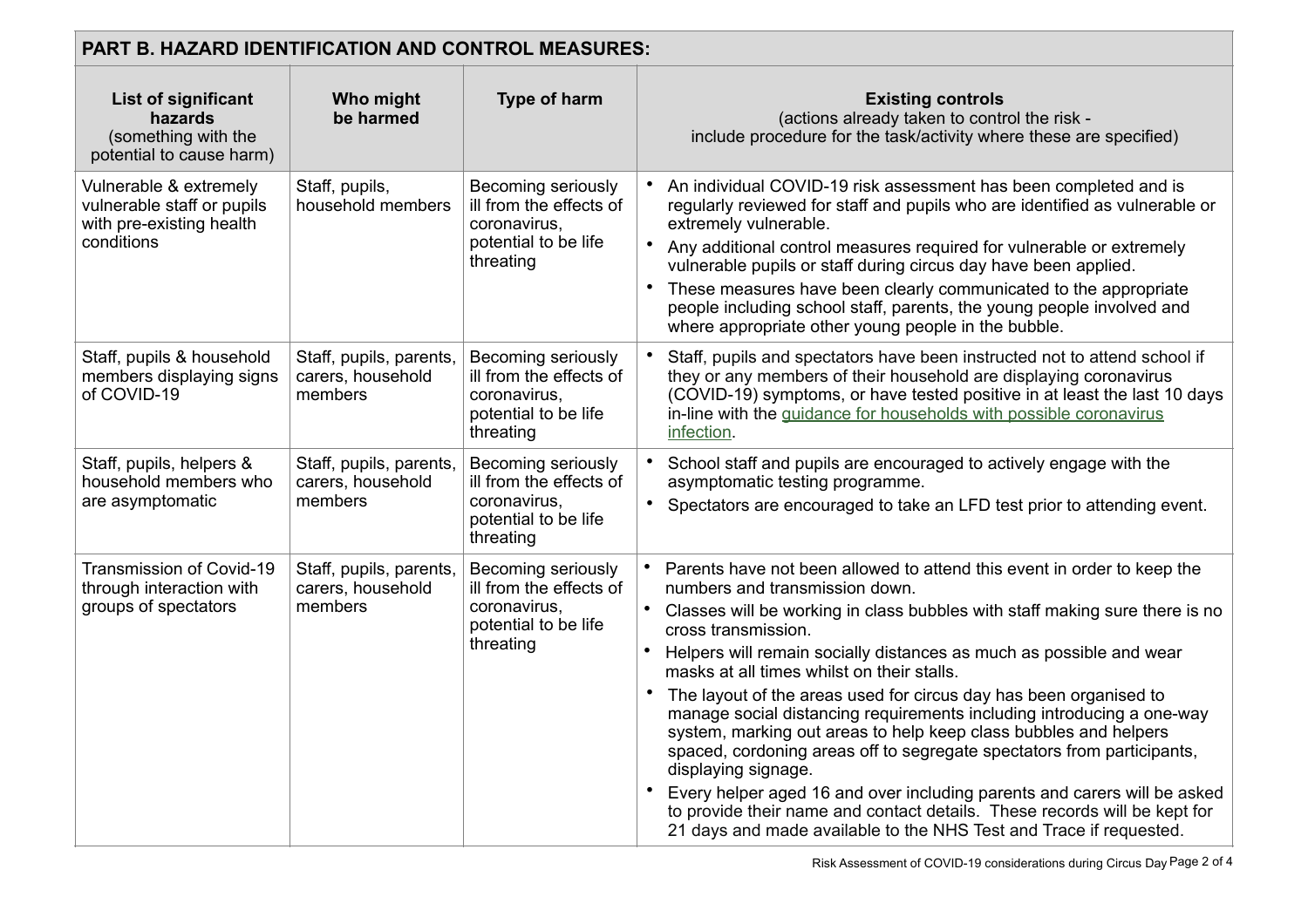| <b>PART B. HAZARD IDENTIFICATION AND CONTROL MEASURES:</b>                                                             |                                                         |                                                                                                    |                                                                                                                                                                                                                                                                                                                                                                                                                                                                                                                |  |
|------------------------------------------------------------------------------------------------------------------------|---------------------------------------------------------|----------------------------------------------------------------------------------------------------|----------------------------------------------------------------------------------------------------------------------------------------------------------------------------------------------------------------------------------------------------------------------------------------------------------------------------------------------------------------------------------------------------------------------------------------------------------------------------------------------------------------|--|
| List of significant<br>hazards<br>(something with the<br>potential to cause harm)                                      | Who might<br>be harmed                                  | <b>Type of harm</b>                                                                                | <b>Existing controls</b><br>(actions already taken to control the risk -<br>include procedure for the task/activity where these are specified)                                                                                                                                                                                                                                                                                                                                                                 |  |
| <b>Transmission of Covid-19</b><br>through use of toilet<br>facilities by helpers                                      | Staff, pupils, parents,<br>carers, household<br>members | Becoming seriously<br>ill from the effects of<br>coronavirus,<br>potential to be life<br>threating | Helpers will need to use the staff toilets which are easily accessible from<br>the spectator area. Sufficient hand soap and/or hand sanitiser and hand<br>drying facilities are available for the duration of the event.<br>Signage is in place to advise spectators that face coverings must be worn<br>when entering the building to use the toilet facilities.<br>Helpers are asked not to queue in the toilets but to wait in the hall until<br>the entrance to the toilets is clear. (The ladies toilets) |  |
| Transmission of Covid-19<br>through arrival to and<br>departure from event by<br>helpers.                              | Staff, pupils, parents,<br>carers, household<br>members | Becoming seriously<br>ill from the effects of<br>coronavirus.<br>potential to be life<br>threating | Helpers arriving and leaving circus day will be managed to maintain<br>social distancing as for as is possible by;<br>Staggering arrivals and departures, before and after the children arrive<br>and leave.                                                                                                                                                                                                                                                                                                   |  |
| Transmission of Covid-19<br>through airborne particles<br>due to interaction with a<br>large number of other<br>pupils | Staff, pupils, parents,<br>carers, household<br>members | Becoming seriously<br>ill from the effects of<br>coronavirus,<br>potential to be life<br>threating | • The number of bubbles participating at one time has been restricted to<br>maintain the integrity of the bubbles and ensure social distancing as far<br>as is possible.<br>Circus day activities have been carefully selected to minimise contact<br>between the children.                                                                                                                                                                                                                                    |  |
| Transmission of Covid-19<br>through airborne particles<br>due to close proximity to<br>others                          | Staff, pupils, parents,<br>carers, household<br>members | Becoming seriously<br>ill from the effects of<br>coronavirus.<br>potential to be life<br>threating | Signage is in place to clearly identify when face coverings are required to<br>be worn by adults in line with the latest government guidance.<br>Waste bins are provided for the disposal of face coverings. A small supply<br>of spare disposable face coverings are readily available in case a<br>replacement is needed.                                                                                                                                                                                    |  |
| Air borne particles and<br>contaminated surfaces in<br>changing areas                                                  | Staff, pupils, parents,<br>carers, household<br>members | Becoming seriously<br>ill from the effects of<br>coronavirus,<br>potential to be life<br>threating | All pupils and helpers will attend school wearing their bright clothes to<br>prevent the need to use changing areas.<br>Hand washing facilities are available to enable staff and pupils to wash<br>their hands before and after each circus day activity. Where hand<br>washing facilities are not available, hand sanitiser will be provided.                                                                                                                                                                |  |